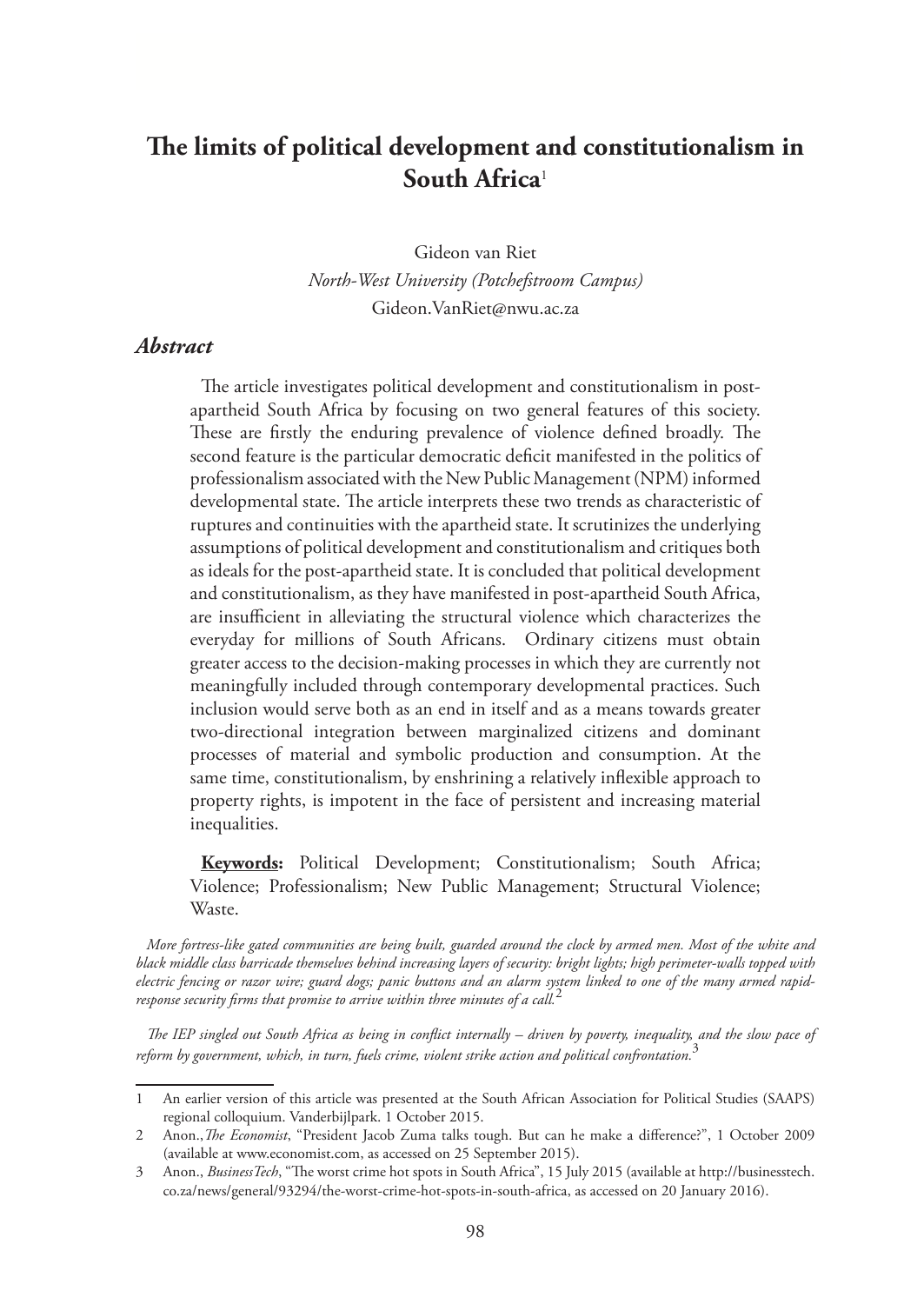### **Introduction**

The quotations cited above are by no means unique. They represent some quite common views and realities associated with crime and violence in postapartheid South Africa. Such extracts from the popular media suggest that South Africa's transition from authoritarianism to democracy has not been perfect. The country is crime-ridden and especially prone to violent crime. Quotations such as these, however, also paint a misleading picture about the victims, the perpetrators, and possibly about causality, by decontextualizing the crimes committed from history. It focuses on the ruptures between the old and the new and underplays the continuities between the "new" South Africa and the apartheid state. The popular media, it might be argued, perpetuates the impression that crime is necessarily a problem unique to the democratic era and often not deeply rooted in history. This article does not focus on crime per se, though violence, including but not limited to violent crime, is a major point of focus. This point of focus is contextualized by the continuities and discontinuities of South Africa's democratic transition. Of course, there is insufficient space to focus on each and every facet of the country's democratisation. The article does however highlight a few general trends.

The new South Africa was founded upon liberal principles, offering individual rights – and as it is argued in this article – impotent (formal) rights-based solutions to deep-seated structural problems of poverty, inequality, racism, physical insecurity and other forms of violence. The result has been, as Mamdami suggested in 1997, a denial of justice.<sup>4</sup> And so, there is (formal) rights-based discourse and ascription to hegemonic (Western) notions of political development which supersedes meaningful action upon the problem of lingering injustice. Liberalism may have been a progressive discourse in a context of authoritarianism, but it has hampered decisive and just transformation since the advent of democracy.

The aim of this article is to critique South Africa's democratic transition, but not in a way one may deduce from the quotations above. Rather, the article is critical of constitutionalism as it has manifested in post-apartheid South African political development as a means toward the social justice many might have envisioned twenty years ago. The analysis draws on two broad bodies of literature in order to substantiate the argument. The first deals

<sup>4</sup> M Mamdani, *When does reconciliation turn to a denial of justice?* (Paper, Sam Nolutshingu Memorial Lecture, Pretoria, Human Sciences Research Council, 1998), pp. 1-6.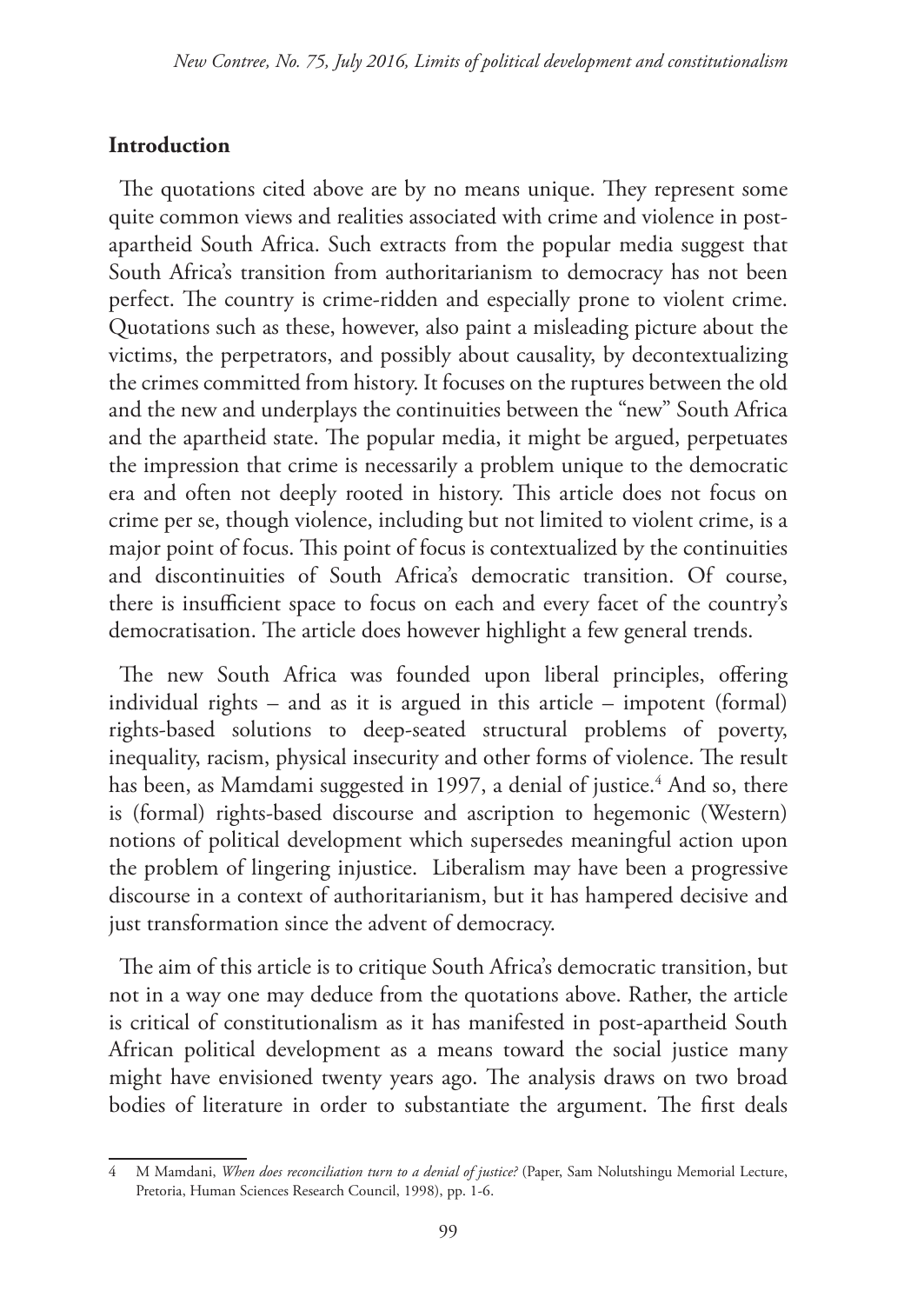with the matter of violence in South Africa. The second body of literature deals with the professionalization and bureaucratization of development or emancipatory praxes in post-apartheid South Africa. The discussion is structured as follows: the article offers some brief initial and explanatory notes on the concepts, political development and constitutionalism, which are then brought to bear on South Africa's democratic transition. This is followed firstly by a diagnosis of sorts, in the form of structural violence and the rendering of ordinary citizens as waste, as a trope for framing the status quo. This framing depicts an urgency not often observed through the lenses of constitutionalism and political development. The article then critiques professionalized emancipatory practices that manifest under the rubric of New Public Management (NPM), which arguably epitomizes contemporary approaches to development at municipal level, as means towards intervening upon structural violence. The analysis concludes by considering alternative modes of thinking about the problem and the implications thereof for political development and constitutionalism in South Africa.

### **Political development and constitutionalism**

Constitutionalism, simply put, means that a state is governed based on the principles set out in a written or unwritten constitution.5 As such, at least in theory, a constitution should determine the manner in which the state is governed. Constitutions often recognize human rights, protect minorities, establish the rule of law and set up democratic institutions.6 They also spell out the distribution of powers between different organs of government.<sup>7</sup> It is a check on government and on democracy by enshrining certain core values to be upheld amidst a potential onslaught by the majority.8 Constitutionalism potentially has many advantages, not all of which can be dealt with here. It may be quite critical in delivering justice and the rule of law, by enshrining the fundamental rights and privileges of citizens. It may also help avert corruption and personal rule by establishing counterweights or "checks and balances". By establishing a society on such principles and demonstrating how these are

<sup>5</sup> A Heywood, *Politics* (London, Palgrave Macmillan, 2013), p. 337.

<sup>6</sup> J Rubenfeld, "Two conceptions of constitutionalism", *Proceedings of the Annual Meeting, American Society of International Law*, 96(13-16), 2002, pp. 394.

<sup>7</sup> J Mubangizi, "Some reflections on recent and current trends in the promotion and protection of human rights in Africa: The pains and the gains", *African Human Rights Law Journal*, 6, 2006, p. 156.

<sup>8</sup> J Rubenfeld, "Two conceptions of constitutionalism", *Proceedings of the Annual Meeting, American Society of International Law*, 96(13-16), 2002, pp. 396.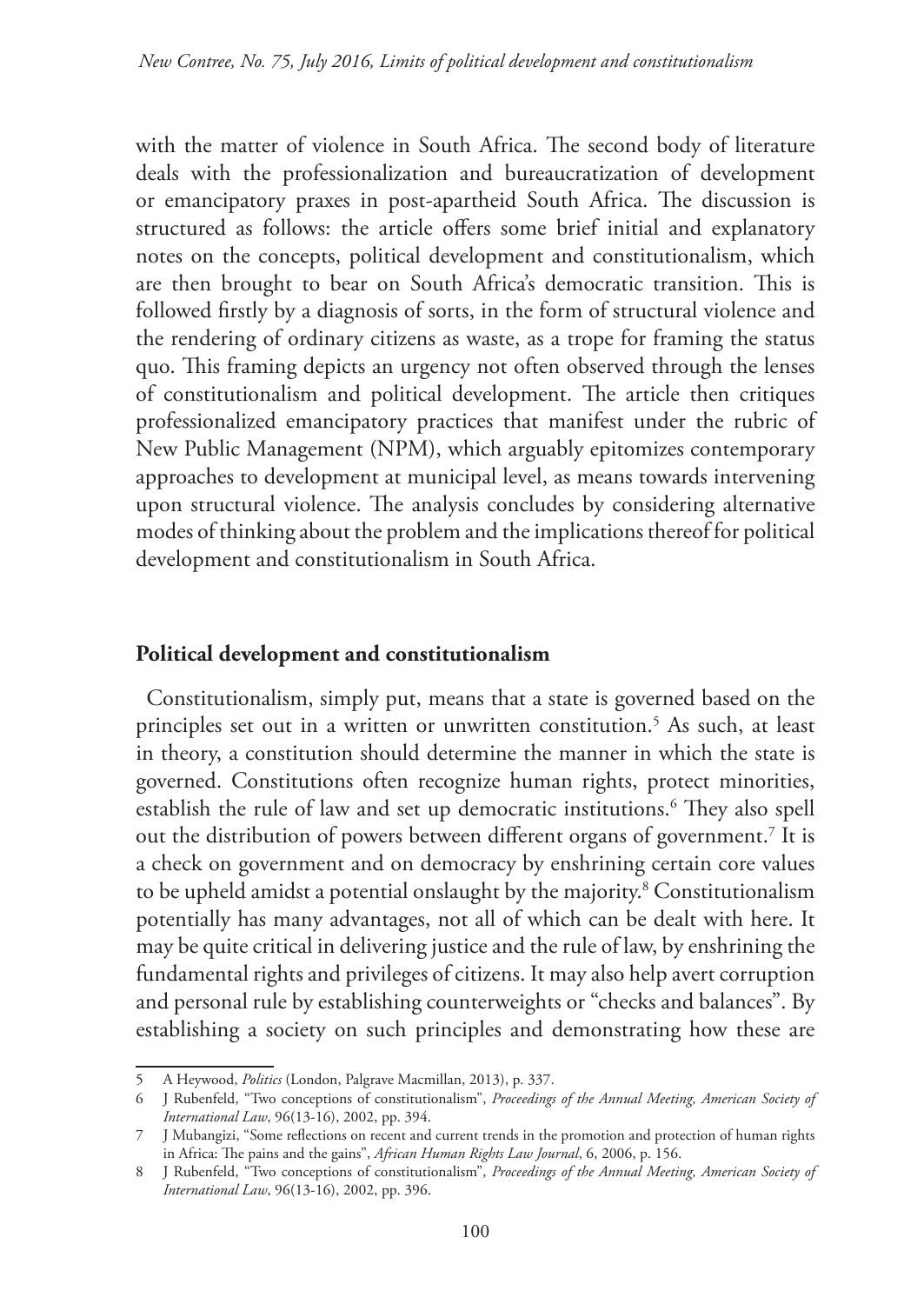informed, "uncertainty" of various sorts is limited, leaving citizens to go about their lives with relative peace of mind in an environment they can rely on, while potentially aiding investor confidence in the economy.

In this era of globalisation, constitutional values too are transferred between societies with liberal democratic, free market economics and human rightsbased ideals promoted from the USA and Washington based multilateral institutions in particular. However, as Rubenfeld notes, this displacement of democratic politics by international law and multilateral institutions is problematic as it is potentially too far removed from democratic processes. The alternative is a constitutionalism that is not prior to democracy and although still typically inclusive of many of the above elements, remains open to development through democratic processes. Unfortunately, as will be explained, the latter is far less evident than the former in South Africa.

States, societies and the global political and economic system are not static entities. They are all subject to incalculable daily social processes. Moreover, societies and their positions within the global system differ, which may require diverse constitutional arrangements. If one adopts a theoretical lens informed by Michel Foucault's notion of governmentality, where power is omnipresent and intertwined with knowledge, then it easy to grasp how some ideas become more dominant than others in the governing of the everyday.<sup>9</sup> Governmentality is a broader term than government or governance. It functions through various intended and unintended actions, reflections and interactions, where power is exercized influencing the day to day actions of individuals, groups and institutions both directly and indirectly. As such, it is a function of the structuring effects of the combined forces of discourse and power in constituting "subjects". Therefore, the term "subject" is contested since there strictly speaking is no truly independent agency.<sup>10</sup> It is therefore no surprise that much of the world informed by mainstream media has been subject to discourses emanating from the dominant West emphasizing individual rights, including freedom of speech, freedom of association, free enterprise and private property rights under the rubric of "universal" human rights. In this regard South Africa's democratic settlement of the early 1990s and its legacy are exemplary. These "universal values" are also associated with

<sup>9</sup> M Foucault, *The birth of biopolitics: Lectures at the College de France* (London, Palgrave Macmillan, 2010); M Foucault, *The government of the self and others: Lectures at the College de France*, edited by F Gros and translated by G Burchell (London, Palgrave Macmillan, 2010).

<sup>10</sup> G van Riet, *Instrumental reason and neoliberal governmentality: A critical analysis of disaster risk assessment and management in South Africa* (D Litt et Phil, University of Johannesburg, 2014), p. 5.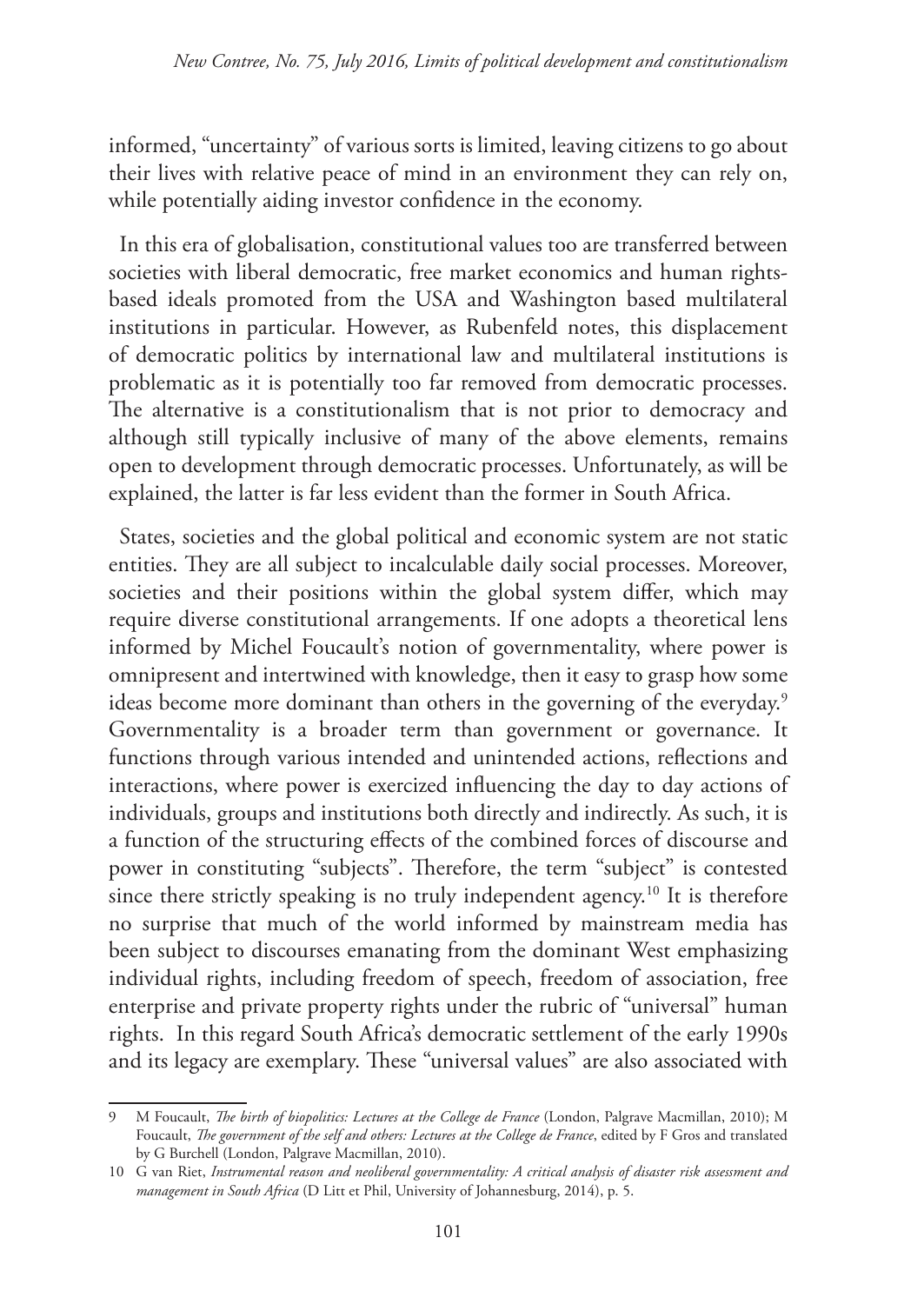other related discourses and modes of governing, such as political development.

Political development, despite the qualifier, "political", is defined by the inherent imperialism on which it is (in)advertently premised. This has taken on the form structural-functional approaches as per the work of Gabriel Almond, of modernisation, structural adjustment, "good governance" and many other associated terms.<sup>11</sup> Accompanying logics of state-building are often preoccupied with various modes of institutionalization. With institutionalization there is always a risk of form trumping function, means becoming ends and so forth, in the service of instrumental rationalities, often in the service of generic liberal democratic structures.<sup>12</sup> Institutionalization may also hamper democracy, as structures for participation become formulaic, and even sites of elite capture through donor funded NGOs or the state and their respective clients. Here democracy is more akin to what Dworkin calls the statistical conception of democracy. There is very little equality of voice where all partners in democracy's ideas are considered equally.13 Democratisation in South Africa has coincided with constitutionalism through formal rights-based jurisprudence and development through widespread institution building. As will be explained below, diverse structures for participation do not equate to broad opportunity for meaningful participation and a marked move beyond statistical notions of democracy.

# **Democratization and transitional (in)justice**

By the end of the 1980s South Africa was at a crossroads. Some within the West had "done their damndest", as PW Botha invited them to do in his *Rubicon Speech* of 1985. The country might have crossed a Rubicon, but if so, it was clearly a move that abetted an untenable situation. The government, ruling through successive states of emergency, had reached a mutually hurting stalemate with its internal opposition. Furthermore, the geopolitical landscape had shifted dramatically. With the crumbling of the Soviet Union came the end of any claim to legitimacy the apartheid state

<sup>11</sup> P Burnell and V Randall, *Politics in the developing world, 2* (Cape Town, Oxford University Press, 2008), pp. 18- 23; T Mkandawire, "'Good governance': The itinerary of an idea", *Development in Practice*, 17(4/5), 2007, pp. 679-768; M Doornbos, "Good governance: The metamorphosis of policy metaphor", *Journal of International Affairs*, 57(1), 2003, pp. 3-17; M Doornbos, "Good governance: The pliability of a policy concept", *Institute of Social Studies,* 8(4), 2004, pp. 372-387.

<sup>12</sup> T Adorno and M Horkheimer, *Dialectic of Enlightenment* (London, Verso, 1969).

<sup>13</sup> R Dworkin, *Keynote address* (Paper, Conference in honour of Ronald Dworkin, Cape Town, 11-12 February, 2002), p. 6.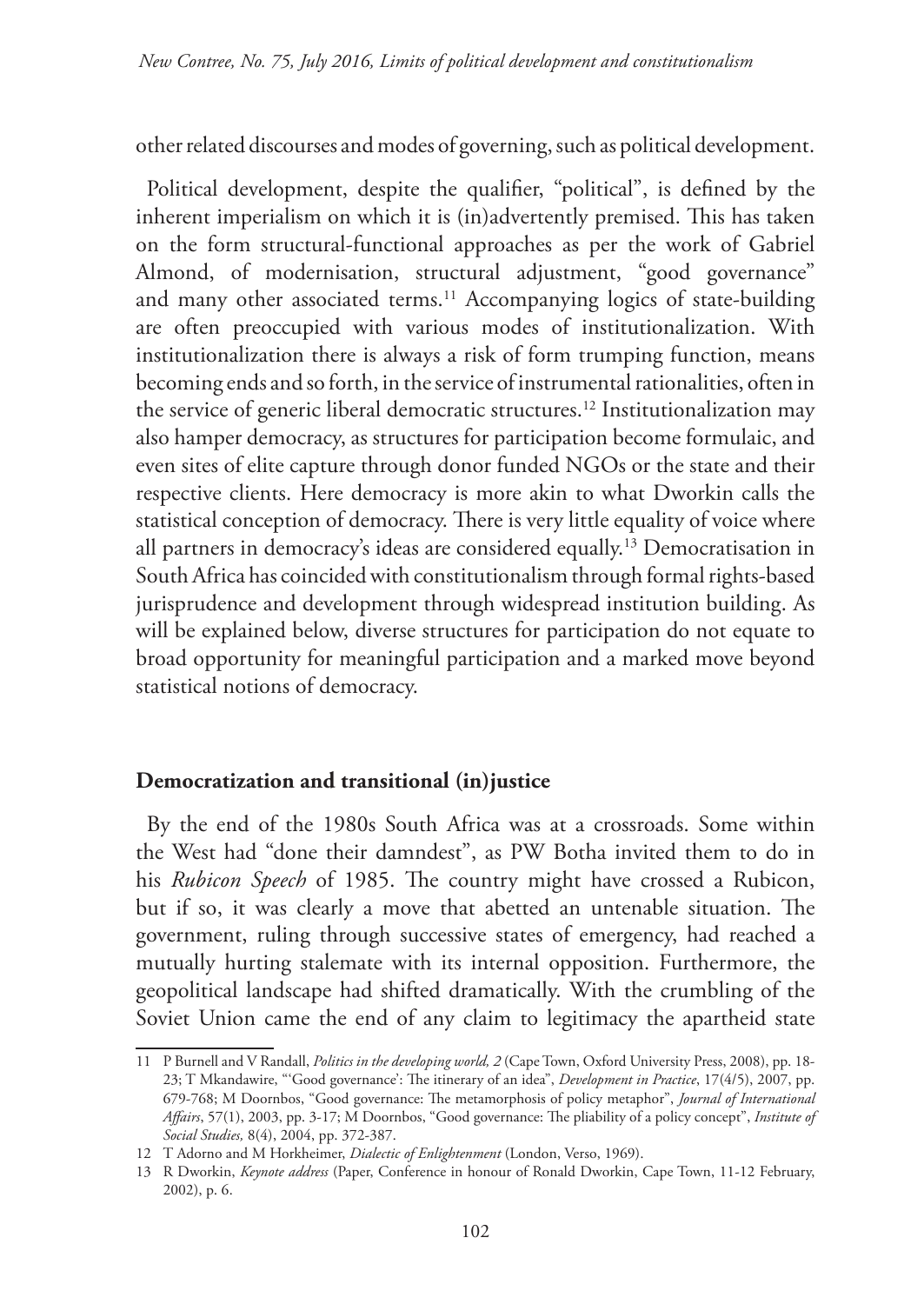might have had and importantly, the end of support for the government and opposition forces from their respective superpower benefactors. Negotiations and a relatively peaceful transition would follow, leading to inclusive elections in 1994. Here "relatively" is the appropriate descriptor as the democratic transition was peaceful only compared to what might have been. It was still significantly violent in nature if one for example considers the impact of the government-sponsored third force aimed at sustaining a violent conflict against the ANC through, amongst other means, the Inkatha Freedom Party, while simultaneously engaging in formal negotiations.<sup>14</sup>

The mode of post-apartheid justice envisioned and the type of constitutionalism implied have been described as transitional justice. This entails a form of governing through policy and jurisprudence aimed at addressing inequality enforced by centuries of colonial rule.<sup>15</sup> The precise meaning of "transformative", however, is highly contested.16 One conception might be that of an on-going process, with transformation not being a onceoff event.17 As such, there is a link to the notion of constitutionalism as a process amenable to ongoing democratic dialogue. In reality however, the focus of jurisprudence has been on formal as opposed to substantive ideals.18 The final constitution, adopted in 1996, has been labelled one of the most liberal in the world. Such a classification is often spoken of with immense pride. The Bill of Rights makes extensive provision for human rights. As is explained below, the tools afforded through this form of constitutionalism and global governmentality may not be fit in affecting the type of change required for entrenching a stable post-apartheid democratic settlement.<sup>19</sup>

 The year 1996 also saw the introduction of South Africa's neoliberal Growth Employment and Redistribution (GEAR) macroeconomic strategy, which in some shape or form has continued until this day. With GEAR came significant fiscal discipline and inflation targeting, aimed at providing stable macroeconomics which would attract investment. Fiscal discipline has been

<sup>14</sup> S Ellis, "The historical significance of South Africa's third force", *Journal of Southern African Studies*, 24(2), 1998, p. 287.

<sup>15</sup> This understanding of colonialism is not necessarily opposed to interpretations of apartheid implied in the phrase "colonialism and apartheid". Crucially though, this view is similar to that of Mamdani (as cited) in that apartheid was colonialism and not necessarily "colonialism of a special kind".

<sup>16</sup> P Langa, *Transformative constitutionalism* (Paper, Prestige Lecture, Stellenbosch University, 2006), p. 351.

<sup>17</sup> P Langa, *Transformative constitutionalism*..., p. 354.

<sup>18</sup> P Langa, *Transformative constitutionalism*..., p. 357.

<sup>19</sup> The notion of "democratic consolidation" could be used here as long as consolidation is not equated to entrenching generic institutions with very little by way meaningful, open-ended and enduring state society interaction.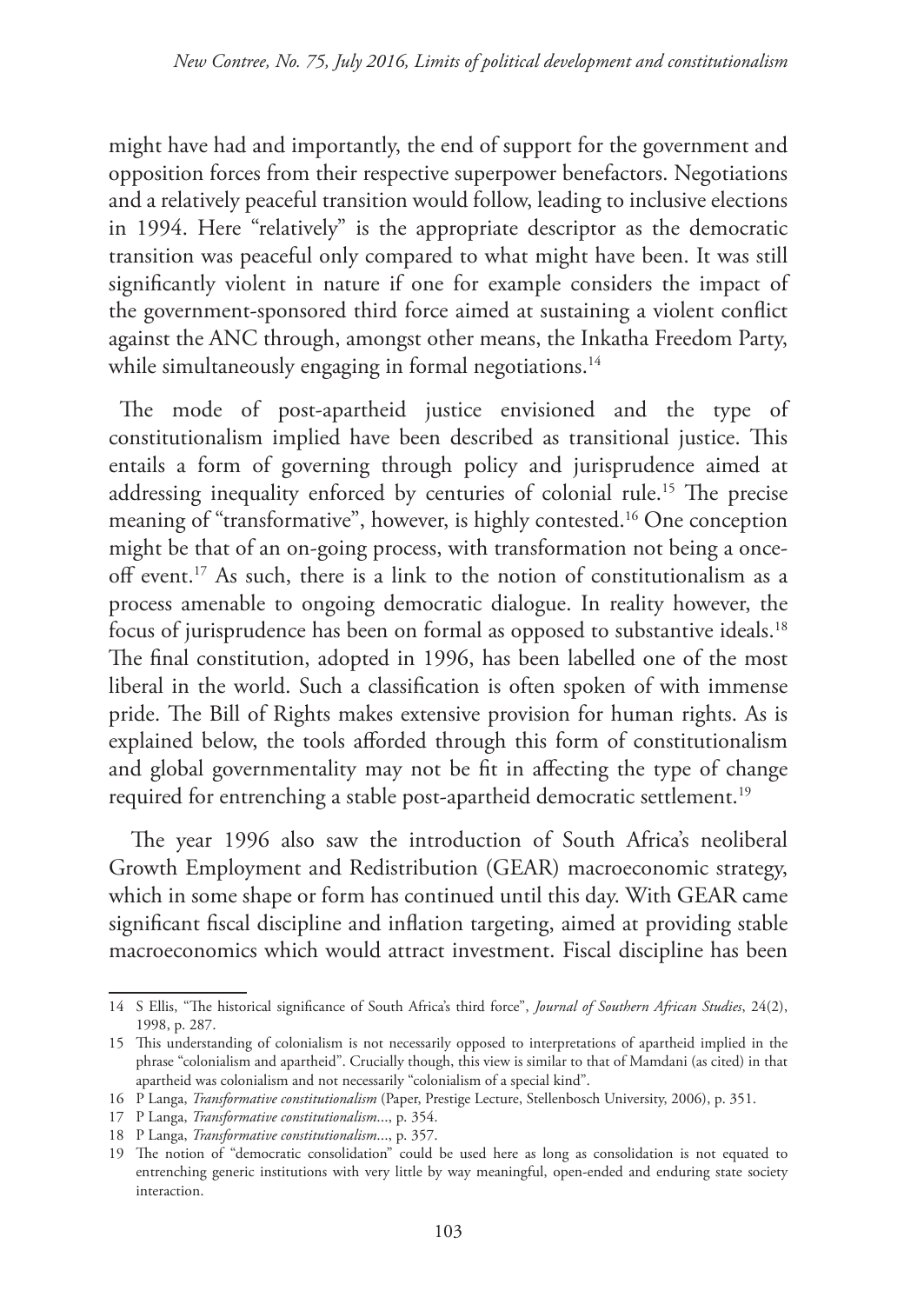associated with municipal cost recovery and essentially making everyone pay for amenities they often cannot afford, regardless of the complex and structural causes for their inability to pay. GEAR is significant for the manner in which the "shock doctrine" described by Naomi Klein was applied to a country riddled with uncertainty about its political stability, its position within the world and its future. South Africa was previously isolated and in need of reincorporation into a globalising world.<sup>20</sup> The country had just been brought back from the brink of civil war or the ever looming *bloedbad* or "bloodbath" as the popular discourse of the time foretold. Crisis is important for neoliberalism. It is a political strategy designed to capitalize on crisis by "resolving" it towards conservative ends.<sup>21</sup> And so, the context was perfect for such reform as the Reconstruction and Development Programme (RDP) had been largely abandoned. Hegemonic dogma, both politically and economically, was applied (arguably) under strict surveillance from the West and its proxies inside the country. The message from the Mbeki government was that "South Africa was open for business" and there was a sufficiently large domestic middle class – some would say, a group key in our "peaceful transition", for they had too much to lose from any other outcome – ready to make the most of neoliberalism, wittingly and unwittingly acting as key figures in the Foucauldian net of governing power in the politics (small p) of the everyday. Most salient among these roles are those modes of governing which perpetuate the pre-eminence of (neo)liberal discourse.

Many authors have delivered strong critiques of South Africa's democratic transition, mostly focused on aspects such as self-imposed structural adjustment through GEAR and the subsequently growing inequality. Politically, the hegemonic principles of polyarchy and human rights have been cornerstones of the settlement enshrined in 1994 and then in the 1996 Constitution.22 When compared to the hard-line and ill-conceived stance of the likes of Botha, these discourses are clearly progressive and they may even have served a purpose in the early days of democracy. Their combination with hegemonic economic dogma however, has largely detracted from the merits of rights-based discourses, which, with regard to jurisprudence, have in reality played second fiddle to notions of "affordability".<sup>23</sup> Therefore, human

<sup>20</sup> N Klein, *The shock doctrine: The rise of disaster capitalism* (New York, Metropolitan Books, 2006).

<sup>21</sup> S Narsiah, "Neoliberalism as spatial fix: An example from South Africa", *Geoforum*, 45, 2013, p. 137.

<sup>22</sup> Republic of South Africa, *The Constitution of the Republic of South Africa,* Act 108 of 1996 (Pretoria, Government Printers).

<sup>23</sup> M Pieterse, "Resuscitating socio-economic rights: Constitutional entitlements to health care services", *South African Journal of Human Rights*, 22, 2006, p. 498.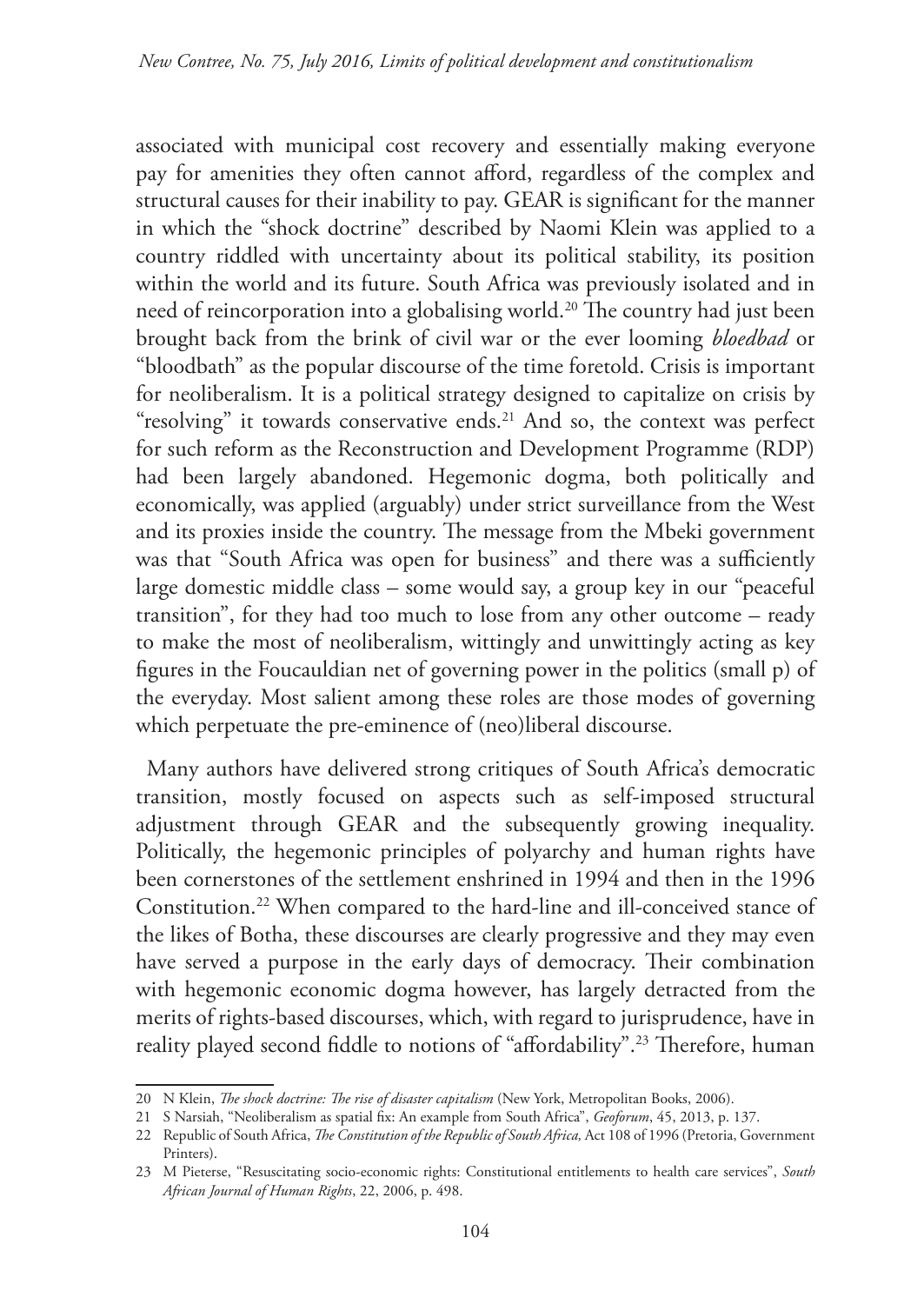rights-based discourses have been relatively impotent tools for the substantive improvement of society's well-being. Moreover, the constitution has arguably been subjected to abuse by conservative agendas. For example, some authors have exploited the Constitution to make arguments against Black Economic Empowerment in principle.<sup>24</sup>

The combination of hegemonic discourses described above has over the years helped to grow inequality. Neoliberalism has not worked as a tool giving substance, borrowing from Amartya Sen, to individual rights, at least not for the majority of South Africans.25 Here one may recall the question Mamdani posed in 1997, namely, when does reconciliation turn into a denial of justice? He argues that rights have supplanted social justice. Similar notions of injustice have informed many critiques of South Africa's transition, where the so-called "sell-out" has been a significant analytical trope.<sup>26</sup> The implication is that for many, "freedom" has in reality not brought what might have been expected as the redistribution of material resources, but has mostly occurred at the elite level. In this regard, Dworkin once again makes a valid contribution in insisting that political equality cannot be separated from economic equality. Some sense of economic equality is required for people to be equal partners in government.<sup>27</sup> Therefore, to meaningfully move beyond statistical notions of democracy, greater equality of voice is required, which necessarily implies greater equality of material wealth.

With regard to the ruptures and continuities between the apartheid and post-apartheid states, the argument presented here is not that nothing has changed since 1994. That would be ludicrous. There have been victories for example in the form of formal rights. But formal rights by definition are not substantive rights, and expecting people to fend for themselves in achieving the latter in a context where poverty and many other forms of subtle and not so subtle marginalisation (and of course the opposite) are inherited, is to be extremely naïve. Changes in the intergenerational transfer of wealth have seen some additional beneficiaries, and some finding themselves in positions

<sup>24</sup> F Venter, "Die beperkings van regstellende gelykheid", *Potchefstroom Electronic Law Journal*, 7(1), 2004, pp. 1-26.

<sup>25</sup> A Sen, *Development as freedom* (Oxford, Oxford University Press, 1999).

<sup>26</sup> P Bond, *Elite transition: From apartheid to neoliberalism in South Africa, 2* (Pietermaritzburg, University of KwaZulu-Natal Press, 2005); S Terreblanche, *The history of poverty and inequality in South Africa,*  (Pietermaritzburg, University of Kwazulu-Natal Press, 2002); H Marais, *South Africa: Limits to change: The political economy of transition* (London, Zed Books, 1998).

<sup>27</sup> R Dworkin, *Keynote address*... (Paper, Conference in honour of Ronald Dworkin, Cape Town, 11-12 February, 2002), p. 7.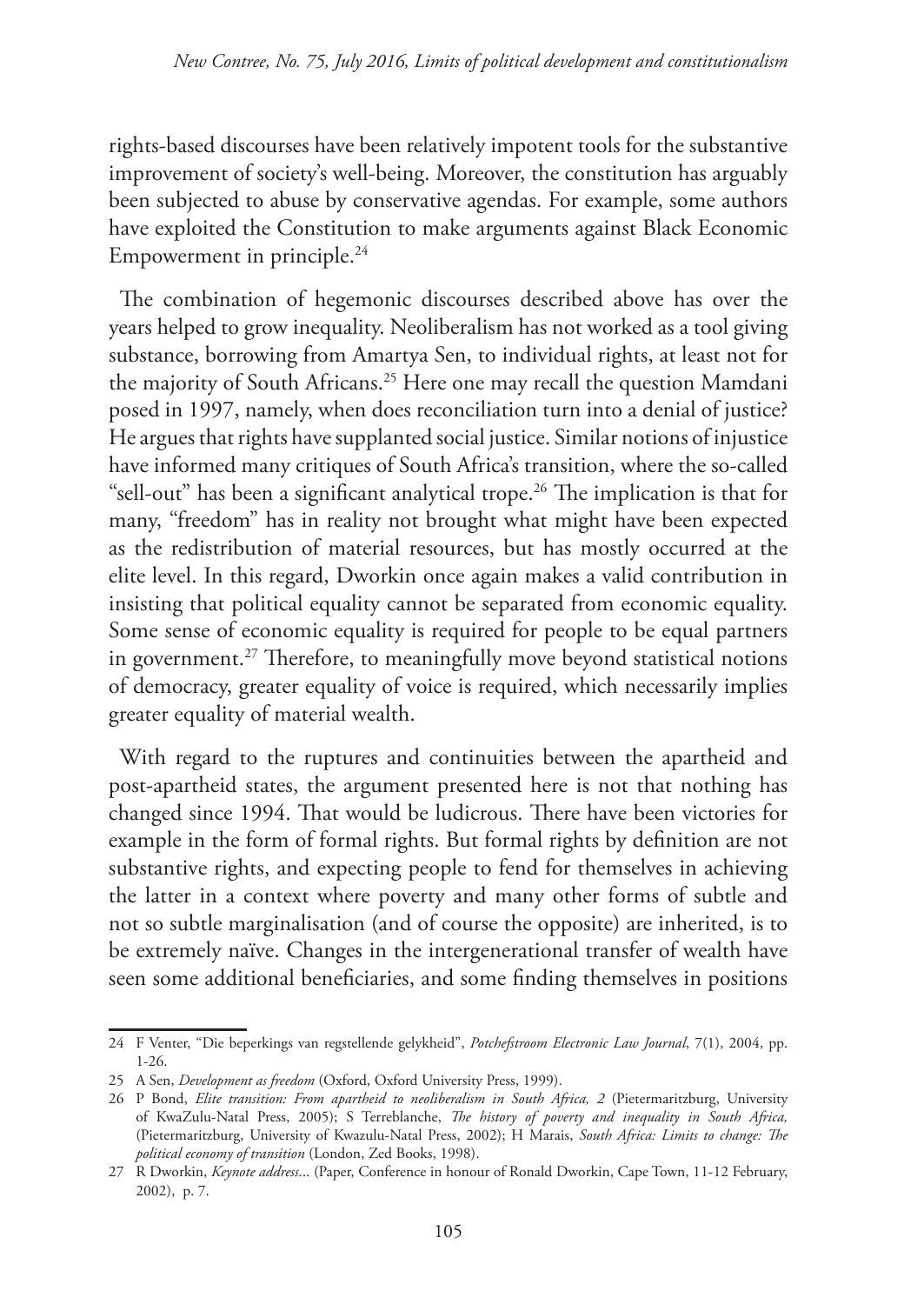more marginal than before. These are of course complexities at play which cannot possibly be captured here. Amongst other aspects, property rights were safeguarded by the democratic settlement, and new structural processes of division and sub-alternation were introduced. The remedy, Black Economic Empowerment, has been described as "hapless", as only a small proportion of the population have benefitted.<sup>28</sup> To be clear, there should be a differentiation made between critiques of how BEE has manifested in South Africa, and arguments against BEE in principle. The former may for example relate to the limited impact of BEE in arresting historic inequalities. Those engaged in the latter may for example hold that BEE may not be fair to white South Africans. The position of this author is that there are structural inequalities that define South African society. Consequently, there are compelling ethical and pragmatic justifications for intervening upon these inequalities through affirmative action, such as long-term political stability. Not addressing this would do greater harm to society than the suspension of privilege for a small minority. Of course structural intervention requires qualifications and conditions, for example, transparency and clarity on the objectives to be met, timeframes and cooperation between state and society towards meeting these objectives. But whatever complications there might be with regard to effective implementation of BEE, these, in this author's opinion, do not justify the type of legal arguments made against the idea of BEE.

Regarding poverty and inequality, Bhorat and Van der Westhuizen find that although poverty in South Africa decreased from 1994 to 2005, inequality has increased, making South Africa possibly the most unequal society in the world.29 Such persistent inequality is problematic, especially in a context where it has an historical association with discrimination and concomitance, and with other forms of marginalisation found in South Africa. This includes discrimination based on race and gender.<sup>30</sup> It also includes marginalisation sustained in part through a lack of access to public goods such as education,<sup>31</sup> water and sanitation<sup>32</sup> and their unequal apportionment, including basic needs,

<sup>28</sup> A Mbembe, "Achille Mbembe on the state of South African political life", *Rozenburg Quarterly*, September 2015 (available at http://rozenbergquarterly.com/achille-mbembe-on-the-state-of-south-african-political-life/, accessed, 21 September 2015).

<sup>29</sup> H Bhorat and C van der Westhuizen, *Economic growth, poverty and inequality in South Africa: The first decade of democracy* (Working Paper, 12/151, Policy Research Unit, University of Cape Town, 2012).

<sup>30</sup> H Moffett, 2006. These women, they force us to rape them: Rape as narrative of social control in post-apartheid South Africa*, Journal of Southern Africa Studies*, 32(1), 2006, pp. 129-144.

<sup>31</sup> E Raab and A Terway, "School fees in South Africa: Increasing quality or decreasing equality?" (available at http:// www.epdc.org/sites/default/files/documents/School%20Fees%20in%20South%20Africa.pdf, as accessed on 24 September 2013), p. 9.

<sup>32</sup> N Nleya, "Development policy and water services in South Africa: An urban poverty perspective", *Development*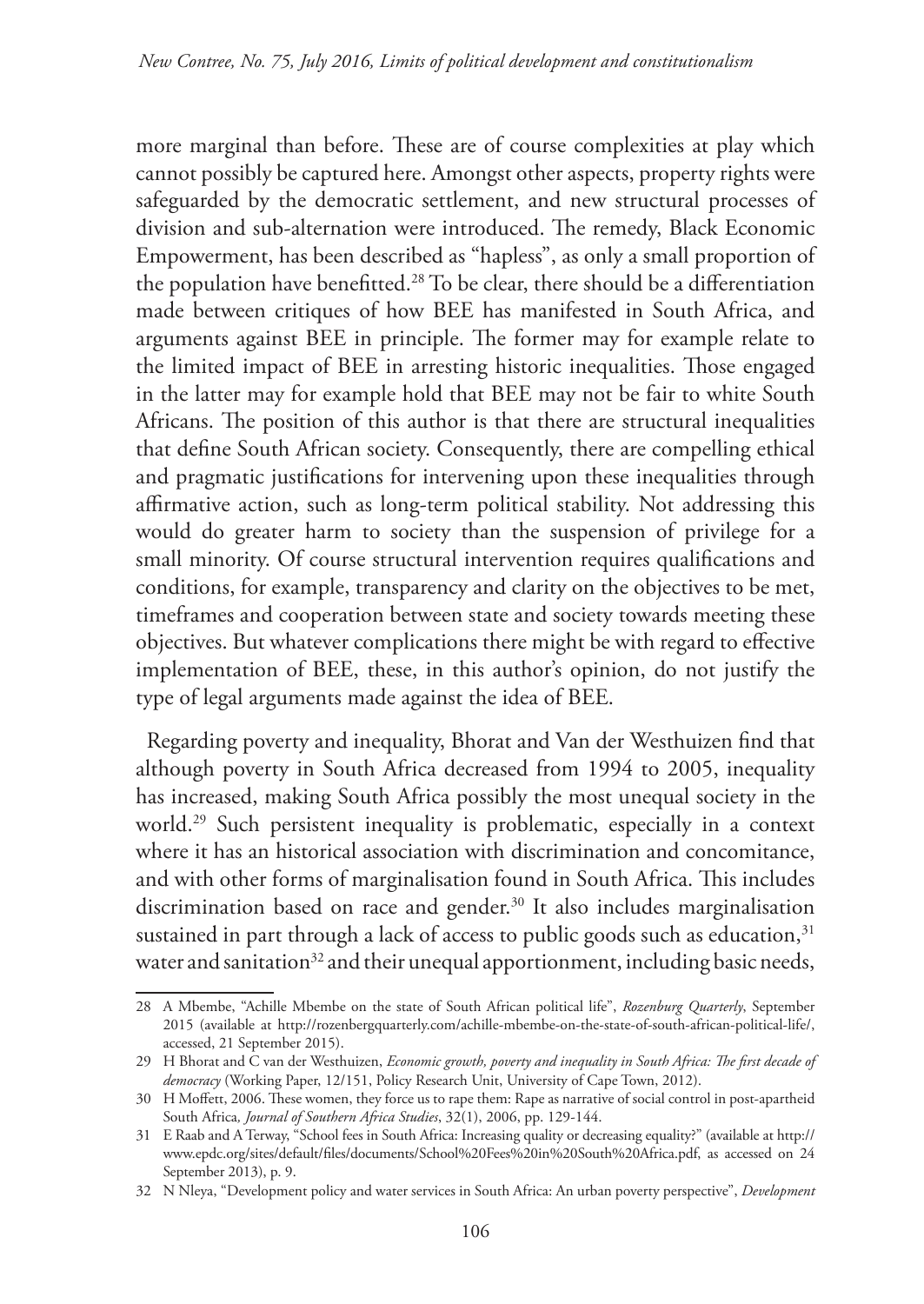food<sup>33</sup> and shelter.<sup>34</sup> Similar to their parents and grandparents before them, the overwhelming majority of South Africans find themselves marginalized in what Nduna and Jewkes describe as the intergenerational transference of vulnerability.35 Intervening upon this continually reinforced pattern requires intervening upon the structural processes aiding the reinforcing. However unpopular some might find it, this might require breaking with one or both of the abovementioned hegemonic (neo)liberal discourses.

In a context where convincing arguments have been made that social justice has failed to materialize and where it could be argued, as Antjie Krog does in a recent interview, that the forgiveness offered by many black South African has not been repaid, the ethical argument against the status quo is easy to make.<sup>36</sup> So too is the argument that the current state of inequality is rather dangerous. In support of Krog's statement, much evidence may be cited of bad faith on the part of many white South Africans with regard to the democratic settlement, and of attitudes counter to the transitional justice described above. In 2015, one of South Africa's principal online news platforms made the decision to disable reader comments as a default setting to articles. The reason given was irresponsible and indiscriminate use of this feature by readers engaging in conduct often amounting to nothing less than racism and hate speech.<sup>37</sup> In January 2016 another popular online news platform followed suit. Again the reason given was the hate speech of a significant minority of participants, which had tarnished the website's brand.<sup>38</sup> Similarly, while walking home from work one day in 2015 this author personally witnessed an ANC Youth League march in Potchefstroom. Having stopped to observe for a few minutes, the march seemed rather peaceful. Then, after leaving and having walked about 100 meters further on, there was the distinct noise of a stun grenade, as some

*Southern Africa*, 25(3), 2008, p. 278.

<sup>33</sup> M Aliber, "Exploring statistics: South Africa's national household surveys as sources of information about household-level food security", *Agrekon*, 48(4), 2009, pp. 384-409.

<sup>34</sup> M Huchzermeyer, "Pounding at the tip of the iceberg: The dominant politics of informal settlement eradication in South Africa", *Politikon*, 37(1), 2010, p. 145; A Makhulu, "The 'dialectics of toil': Reflections on the politics of space after apartheid", *Anthropological Quarterly*, 83(3), 2010, p. 553.

<sup>35</sup> M Nduna and R Jewkes, "Disempowerment and psychological distress in the lives of young people in the Eastern Cape, South Africa", *Journal of Child and Family Studies*, 21, 2012, p. 1024.

<sup>36</sup> T Modise, "Antjie Krog: Apartheid compensation – nationalise land to fast-track redistribution", *Fin24*, 23 September 2016 (available at http://www.fin24.com/BizNews/Antjie-Krog-Apartheid-compensation-Nationalise-land-to-fast-track-redistribution-20150922, accessed, 18 January 2016).

<sup>37</sup> A Trench, "Farewell to comments: Why we are making a change", 2015 (available at http://www.news24. com/Columnists/AndrewTrench/Farewell-to-comments-Why-we-are-making-a-change-20150908, accessed, 27 September 2015).

<sup>38</sup> *Daily Maverick*, "We tried. We really, really did", 2016 (available at http://www.dailymaverick.co.za/ article/2016-01-11-editorial-we-tried.-we-really-really-did./, accessed, 25 January 2016).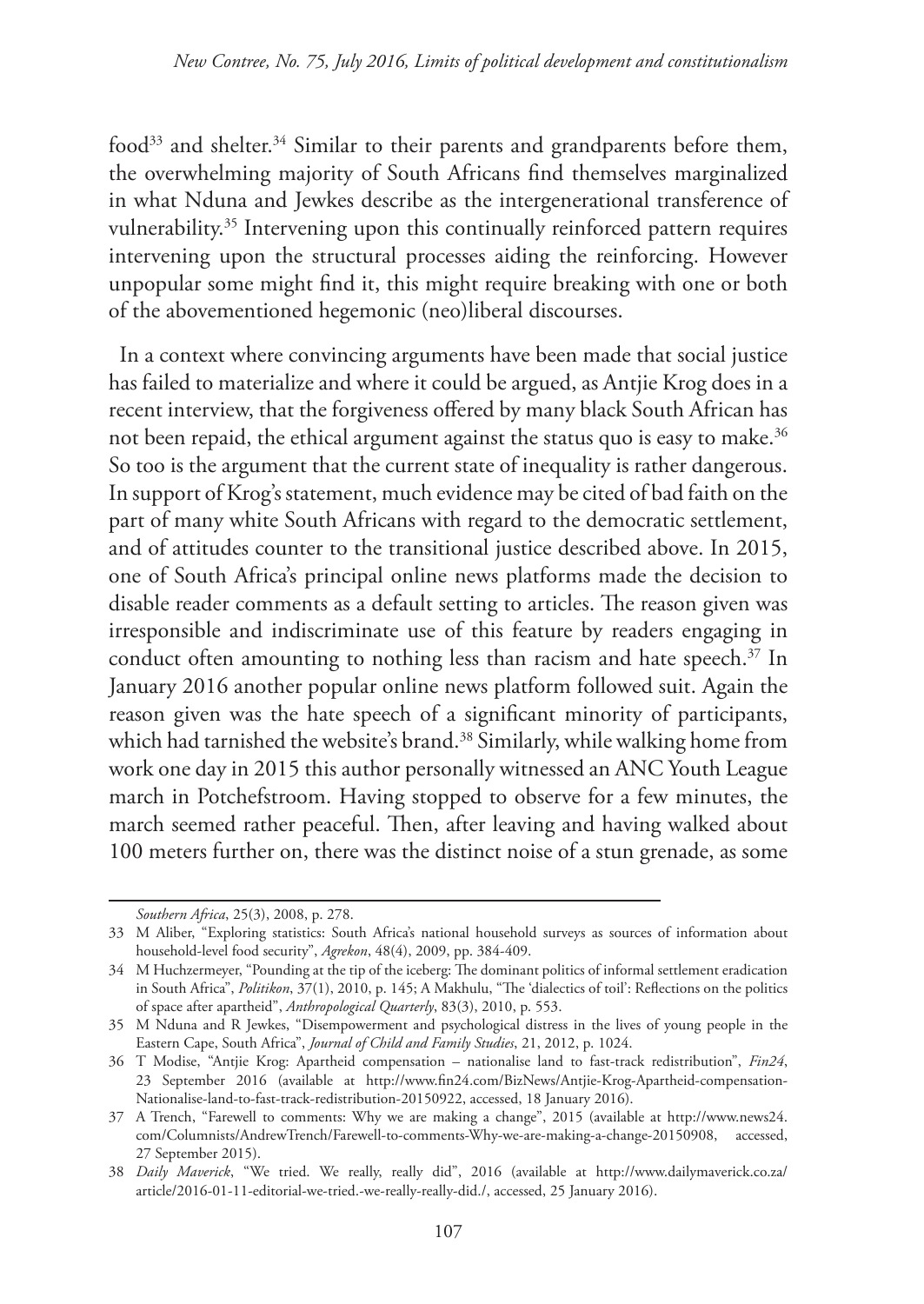protestors apparently became unruly. That evening social media erupted with comments from residents, which clearly demonstrated that the attitudes of many whites towards black South Africans had not changed significantly over the past 20 years. What can only be imagined as hurtful, animalistic, references and similes proliferated. Furthermore, many specifically South African derogatory words and phrases used in years gone by to label blacks were widely used in reference to "them", the marchers, and all black people, to mention only a few of the categories and generalizations used.

In early 2016 the ANC laid charges of *crimen injuria* against three South Africans, including an economist, an estate agent, and a fitness guru, subsequent to statements made on social media.<sup>39</sup> The comments in question ranged from ignorance regarding the very structural features of marginalisation and continuities with the old order discussed in this article, to more unequivocally racist utterances, including animalistic references. Clearly none of these are isolated incidences and contempt by many white South Africans for their black counterparts seems pervasive. At best these comments may be the work of a few online trolls or at least a minority, though it certainly remains a vocal and prominent minority. Incessant racism seems to be a fact. People often attempt to justify prejudiced comments as a response to the post-apartheid government and its perceived ineptitude or corruption. However prevalent governmental failures may be, these justifications boil down to a conflation of individuals and smaller cliques to the totality of an Other. Corruption by some serves as a convenient scapegoat, supposedly ridding other beneficiaries of an increasingly unequal status quo of any responsibility. Such hostility by some against many others and the immense absolute and relative material deprivation found in South Africa offers some initial insight into the many faces of violence in South Africa, now investigated more deeply.

### **The many faces of violence**

As the quotations at the beginning of the article suggest, South Africans are subjected to multiple forms of violence. This includes much violent crime. The country has some of the highest incidences of murder, armed robbery and rape in the world. Moffett notes that one third of all South African women

<sup>39</sup> C Bernardo, "ANC to lay charges against racist South Africans", *Mail & Guardian*, 5 January 2016 (available at http://mg.co.za/article/2016-01-05-anc-to-lay-charges-against-racist-south-africans, as accessed on 18 January 2016).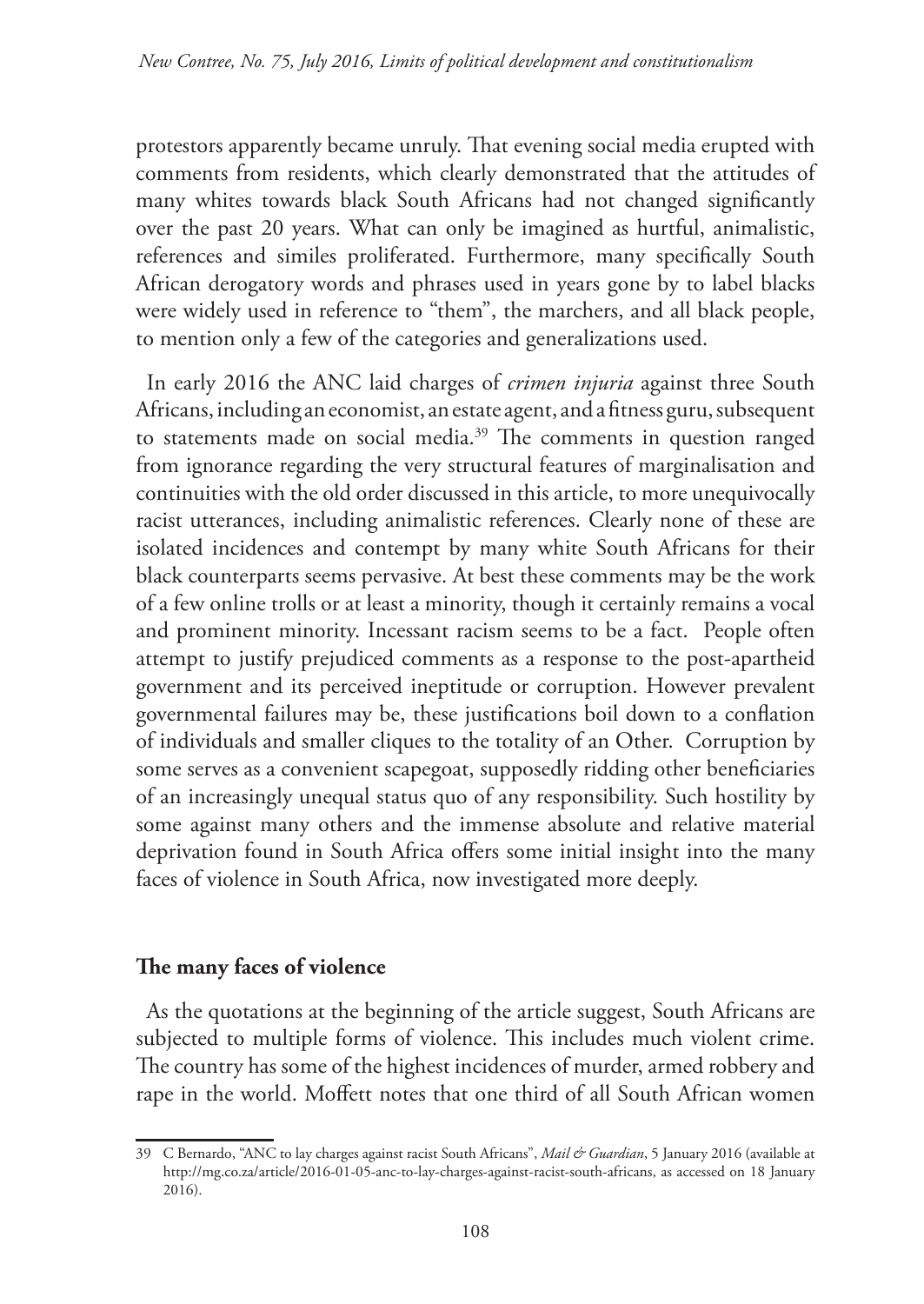will be raped in their lifetime.<sup>40</sup> Furthermore, over one third of the South African population have been exposed to some or other form of physical violence.<sup>41</sup> However, physical or interpersonal violence, though severe, are not the only forms of violence experienced by South Africans. It may also be argued that such violence is part of a broader category, of a status quo that is largely hostile to ordinary South Africans.

Degenaar explains that violence is structural when "not exerted wilfully by a person, but by a structure created and perpetuated, for example, by custom or by law in a political context". In this regard Allan Boesak referred to "the structural violence of apartheid", institutionalized through discriminatory laws and enforced by the police force of the day.<sup>42</sup> Structural violence is still a prominent feature of contemporary South African society, even if it manifests somewhat differently, and importantly, is sustained through different structures. Structural violence has material properties, such as physical danger, infections, and hunger, and less-material components in the form of denigrating discourses harmful to human dignity. Authors such as Kohler and Alcock, Hoivik and Farmer, have applied this concept in various research contexts.<sup>43</sup> Farmer, writing on the relationship between HIV/AIDS and poverty in Haiti, notes that there is a significant link between a person's access to opportunities in life, and the quality of that person's future life. While many are blessed with being born into affluent or at least tolerable circumstances, others are born into contexts where daily life is a fight for bare survival. The day to day secular rhythm that maintains such a state of existence is structural violence, as opposed to purely interpersonal or direct violence. Lafayette holds a similar position by referring to the "violence of the status quo", which is committed every day.<sup>44</sup> Structural violence of course affects physical well-being, but it is also less direct than interpersonal violence. It is part of the very make-up of society, including the daily processes by which citizens go about the routines of making money, doing shopping or for that matter, toiling. The focus here is on marginalization, but the analysis

<sup>40</sup> H Moffett, "These women, they force us to rape them..." *Journal of Southern African Studies*, 32(1), 2006, p. 129.

<sup>41</sup> D Kaminer, A Grimsrud, L Myer, DJ Stein, DR Williams, "Risk for post-traumatic stress disorder with different forms of interpersonal violence in South Africa", *Social Science & Medicine*, 67, 2008, pp. 1589.

<sup>42</sup> J Degenaar, "The concept of violence", *Politikon South African Journal of Political Studies*, 7(1), 1980, pp. 19- 20.

<sup>43</sup> J Galtung and T Hoivik, "Structural and direct violence: a note on operationalization", *Journal of Peace Research,*  8(1), 1971, pp. 73-76; G Kohler and N Alcock, "An empirical table of structural violence" *Journal of Peace Research*, 13(4), 1976, pp. 343-356; P Farmer, 1996. "On suffering and structural violence: a view from below", *Daedalus,* 125(1), 1996, pp. 261-283; P Farmer, "An anthropology of structural violence", *Current Anthropology*, 45(3), 2001, pp. 305-325.

<sup>44</sup> J Degenaar, "The concept of violence", *Politikon: South African Journal of Political Studies*, 7(1), 1980, p. 19.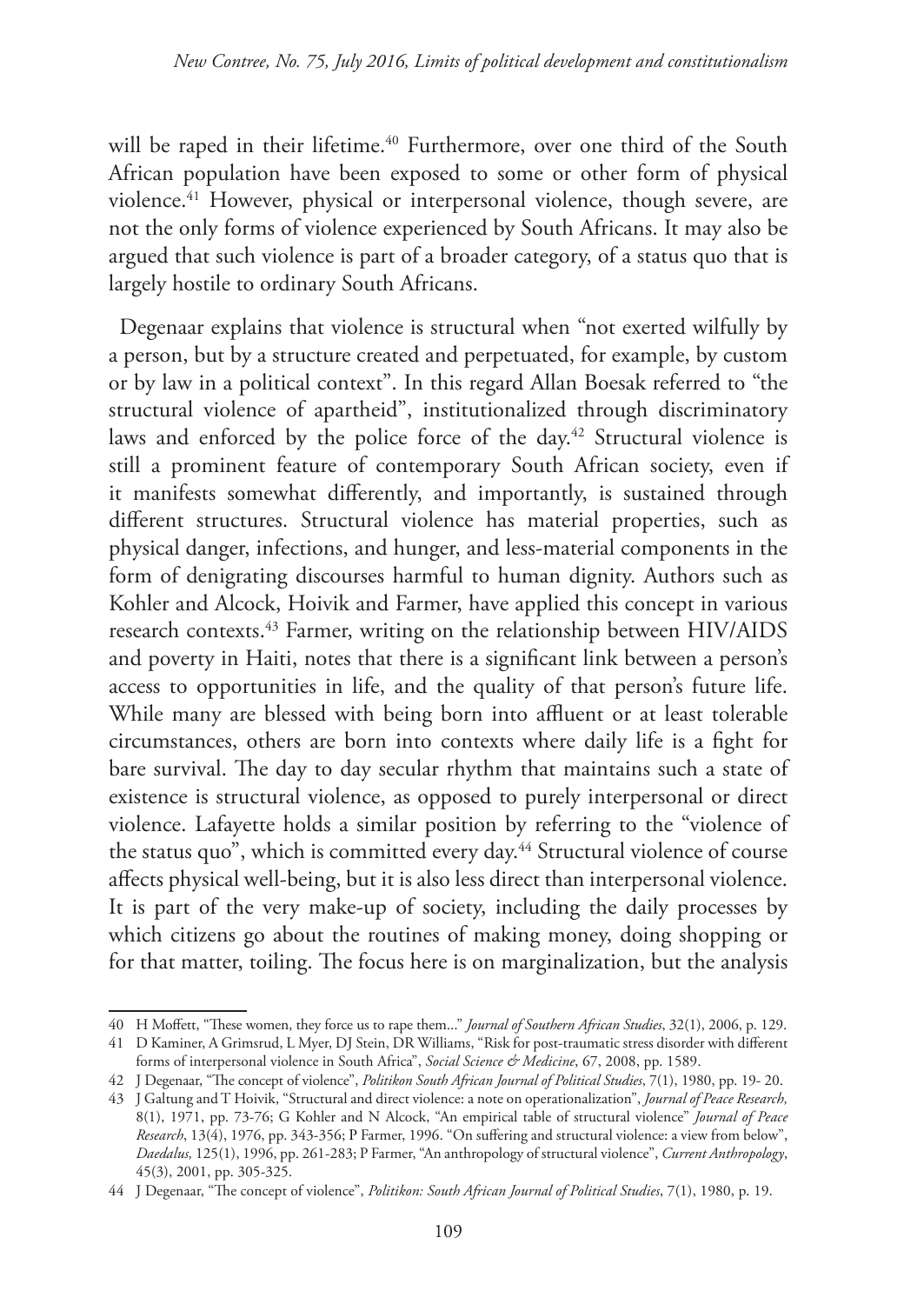requires a crucial distinction. The distinction in question is between marginal as a political category and marginal as an ontological category.<sup>45</sup> The latter is very problematic, as it perennially risks othering a conflated category of people based on an essentialist logic. The former opens up a range of political statements and praxes based on the exposition of unacceptable processes characterising the violent status quo.

One set of processes is the rendering of people as waste through the combination of racism and capitalism, and related and intersecting modes of marginalisation processes.<sup>46</sup> This is exacerbated by the twin discourses of (formal) rights and neoliberalism via, for example, fiscal restraint, deregulating the economy, superficial municipal performance measurement, and the often ensuing deficient state-society relationships. Gidwani and Reddy consider waste to be a "political other" of capitalist value.<sup>47</sup> It is a consistent by-product and excess of capitalism. Pithouse notes that people rendered as waste exist outside the parameters established as legitimate by bourgeois society.<sup>48</sup> Waste has historically also been shorthand for the colonial difference between colonized and colonizer. It is to be disposed of through "progress" and associated tropes such as development and constitutionalism, although these moral imperatives have not done much to address the accumulation of waste.<sup>49</sup>

There is a danger in adopting an exclusively economistic view of waste. Though linked to material resources, the role of ideas in rendering people as waste should not be understated. Differently put, there is more to waste and its corollary, value, than simple material conceptions can contend with. Therefore, this article proposes that rendering people as waste may be described as the processes by which citizens are made to be superfluous to the society's dominant and valued practices of material "and" symbolic production and consumption. In such a context formal rights are impotent tools in the wake of the as yet narrow reach of jurisprudence on hate speech for example, and South Africa's general adherence to hegemonic economic dogma. Many South Africans are unemployed or underemployed and hence they cannot partake in material production and consumption. Lack of income limits their ability

<sup>45</sup> R Pithouse. "Thought amidst waste", *Journal of Asian and African Studies*, 47(5), 2012, p. 484.

<sup>46</sup> R Pithouse. "Thought amidst waste", *Journal of Asian and African Studies*, 47(5), 2012, p. 482.

<sup>47</sup> V Gidwani and R Reddy, "The afterlives of 'waste': Notes from India for a minor history of capitalist surplus", *Antipode*, 43(5), 2011, p. 1625.

<sup>48</sup> R Pithouse. "Thought amidst waste", *Journal of Asian and African Studies*, 47(5), 2012, p. 484.

<sup>49</sup> V Gidwani and R Reddy, "The afterlives of 'waste'...", *Antipode*, 43(5), 2011, p. 1626.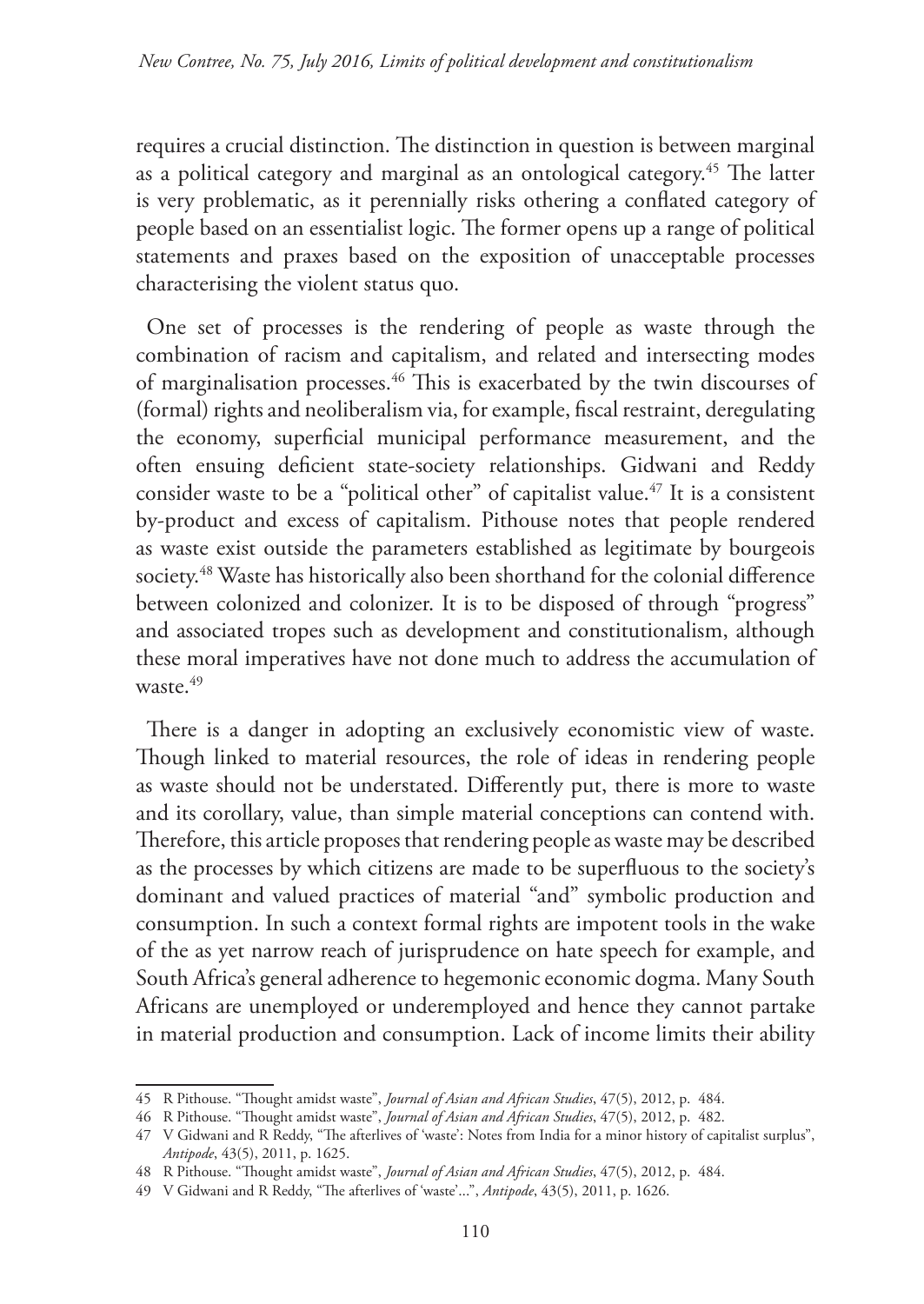to purchase basic daily requirements, never mind the excesses conspicuously consumed around them by the minority, fully engaged in a consumer culture. This is potentially humiliating and serves as a daily reminder of the gross inequalities in society.50 Furthermore, the unemployed are often labelled as "lazy", "without talent" or "stupid".<sup>51</sup> The precariousness endured by many South Africans makes it difficult to enjoy highly valued symbols of the "good life", such as homes with basic amenities, household transportation, branded clothing and leisure activities to name only a few examples.

According to this conception of waste, its opposite is not only value, but in a different sense also integration. As such, what is required are strategies aimed at incorporating more people into the daily processes of material and symbolic production. This would be a multi-faceted and complex project of re-inscribing the everyday life of the citizenry more broadly, and dominant and valued practices of production and consumption merging into one another without subordinating the former. In other words, such re-inscribing must remain open to new conceptions of value itself and what is to be valued, and more decisively, constrain that which should not be valued; for example racist discourse and excess. Interventions would therefore stretch far beyond the ambit of formal individual rights and would likely need to challenge the distribution of economic means and ends currently governed through constitutionally ascribed rights, for example property rights. As is argued below, intervening would have to extend beyond many existing strategies of "development" at the municipal level.

## **The politics of professionalism**

Neoliberal governmentality has often dictated that political development is accompanied by a host of instrumental discourses, deployed by experts in pursuit of individual enterprise and professional identity. This is what Joronen refers to as ontological mono-politics.<sup>52</sup> These are modes of governmentality associated with expert knowledge on the constitutive elements of neoliberal government and the "knowledge economy" in general.

<sup>50</sup> F Ross, *Raw life, new hope: Decency, housing and everyday life in a post-apartheid community* (Cape Town, University of Cape Town Press, 2009), p. 209.

<sup>51</sup> F Hajdu, "Local worlds: Rural livelihood strategies in the Eastern Cape, South Africa", *Linköping Studies in Arts and Science,* 366, 2006, p. 64.

<sup>52</sup> M Joronen, "Conceptualising new modes of state governmentality: Power, violence and the ontological monopolitics", *Geopolitics*, 18, 2013, pp. 356-370.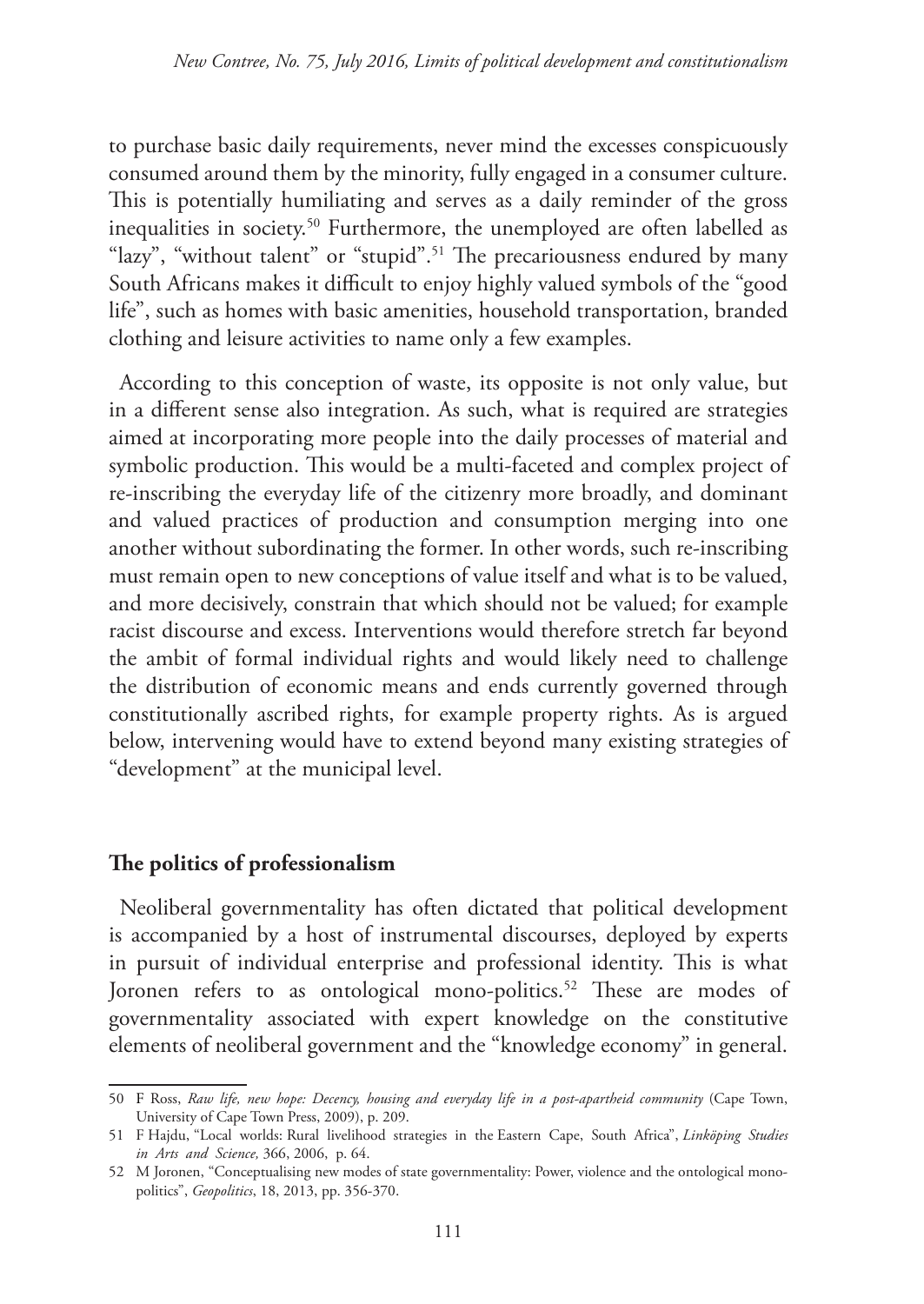New Public Management has been a paradigm of choice for many working in public administration.<sup>53</sup> Amongst other features, this approach entails public administration based on business principles such as efficiency and fiscal restraint, and contracting in specialist knowledge. It is with regard to the latter that the ontological mono-politics mentioned above is pertinent to the South African context. At local government level various specialist fields inform the public service. These include, but are not limited to, Integrated Development Planning (IDP) management, community development and disaster risk management. Over the past two decades consultants have been contracted to draft integrated development plans, assist with or perform infrastructure and housing provision, perform community development work, and other specialized roles. Each of these fields has a unique internal logic. However, when ontological mono-politics is combined with principles such as "efficiency", then democracy and the very "development" intended may be at a major deficit. Open-ended dialogue between state and society may be replaced with once-off and brief consultation driven by relatively disinterested officials or external actors who have no democratic mandate.

Nor do specialists have significant local knowledge which can inform their work and make it contextually appropriate.<sup>54</sup>

Although there has been a proliferation of opportunities for participatory democracy in South Africa over the past two decades, such as IDP representative forums, open council meetings and various issue-specific consultation processes, it has become clear that more institutions do not necessarily lead to greater inclusion of pro-poor policy change. Much of the success of participatory structures depends on the power relations around these spaces.55 Municipal or contracted specialists engaged in ontological mono-politics may only "see what they believe" and thereby impose a particular optic onto the public. Moreover, the vagaries of municipal performance management and the logic of time equals money by which contracted experts are governed, may cause "participation" to be reframed as an end in itself, and not a means to an end. Then public participation may have major pitfalls, as it is adopted mechanistically in order to meet a basic performance requirement, and participation may become a tool for legitimising existing professional agendas and not one for agenda-setting

<sup>53</sup> For an explication of the adoption of NPM in South Africa see R Cameron, "New Public Management reforms in the South African public service: 1999-2009", *Journal of Public Administration*, 44(4.1), 2009, pp. 910-942.

<sup>54</sup> G van Riet, *Instrumental reason and neoliberal governmentality...*, p.153.

<sup>55</sup> J Gaventa, "Finding the spaces for change: A power analysis", *IDS Bulletin*, 37(6), 2006, p. 23.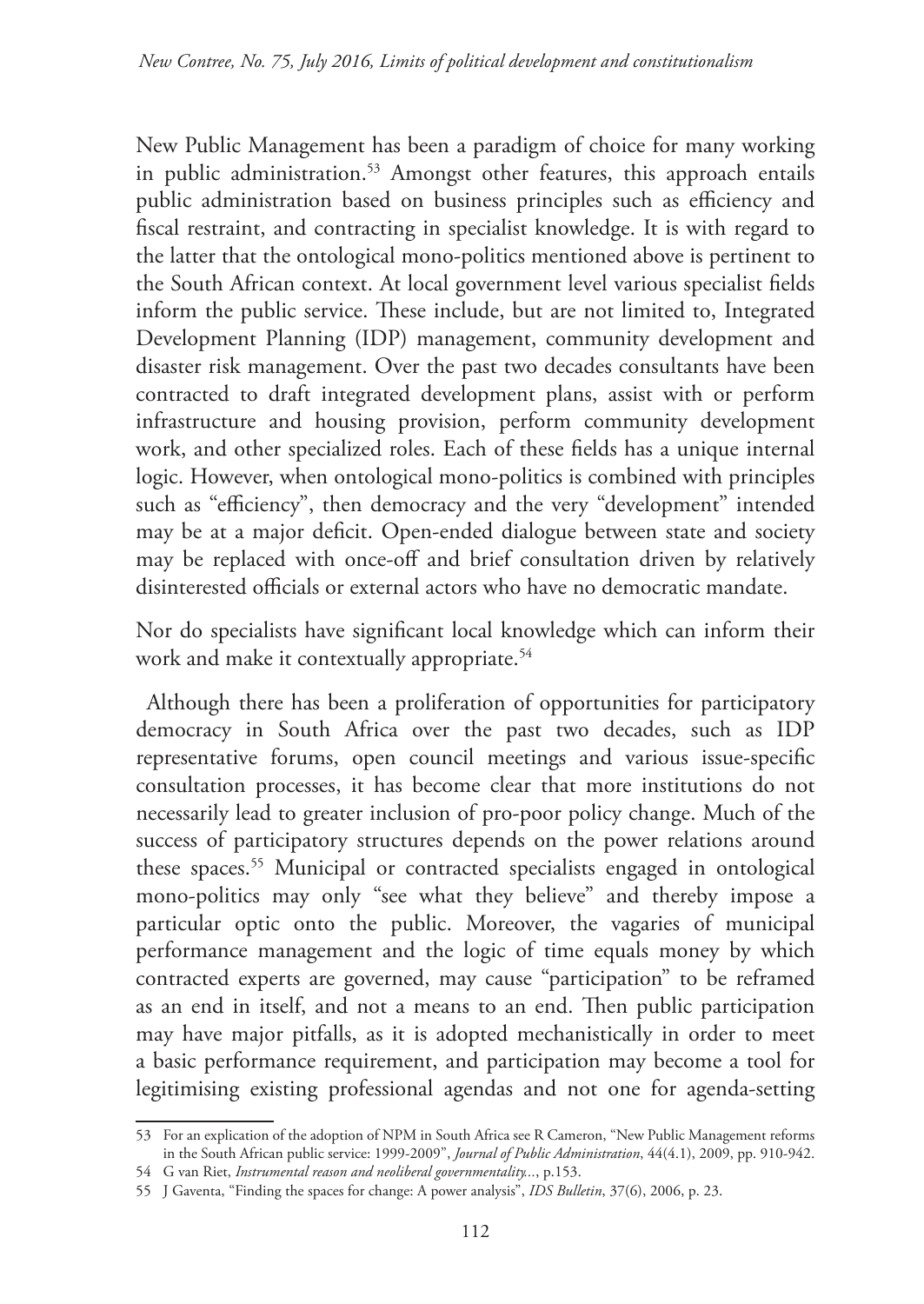and deliberation towards durable interventions. Alternatively, superficial participation may result in wish lists of generic needs, again with the absence of meaningful deliberation and negotiation between state and society, and between different factions within society. Notwithstanding the fact that there have been successful and productive interactions between state and society, this relationship is potentially mediated poorly through the work of experts. This has been demonstrated in the field of Disaster Risk Management for example, where experts are regularly contracted by metropolitan, district and local municipalities. It has been found that officials and consultants do what they have to do in order to get paid. This typically includes very little, if any, public participation, while complex social, political and environmental interactions are framed in a vernacular assumed to be universally germane. The product is often not implemented to any meaningful extent and in many cases is of such poor quality that it is unlikely to be implementable.<sup>56</sup> Meanwhile, there have been reports of participation fatigue, as citizens are continually exposed to an array of professional agendas, with limited meaningful result.<sup>57</sup> Hence it seems that a shift in focus towards quality as opposed to quantity of opportunities for participation seems to be required in pursuit of more substantive results. Instead of spending money on an array of diverse yet superficial participatory exercizes, some resources might possibly be diverted to facilitating more open-ended deliberations, where citizens contribute to setting a particular local agenda and to acting upon that agenda.

#### **Conclusion**

Constitutionalism and political development as manifested in the examples discussed above have been elite, compacting and insufficient in alleviating structural violence in the South African context. These discourses and associated practices aid the rendering of human beings as waste outside of and superfluous to the dominant and valued practices of material and symbolic production and consumption. It seems that what is required by the public is greater access to decision-making and to material means by which decision-making is rendered meaningful. In this way, ordinary citizens will be better integrated into the abovementioned processes of production and

<sup>56</sup> G van Riet, *Instrumental reason and neoliberal governmentality...*, pp. 201-227.

<sup>57</sup> D Everatt, H Marais and N Dube, "Participation… for what purpose? Analysing the depth and quality of public participation in the integrated development planning process", *Politikon: South African Journal of Political Studies*, 37(2-3), 2010, p. 243.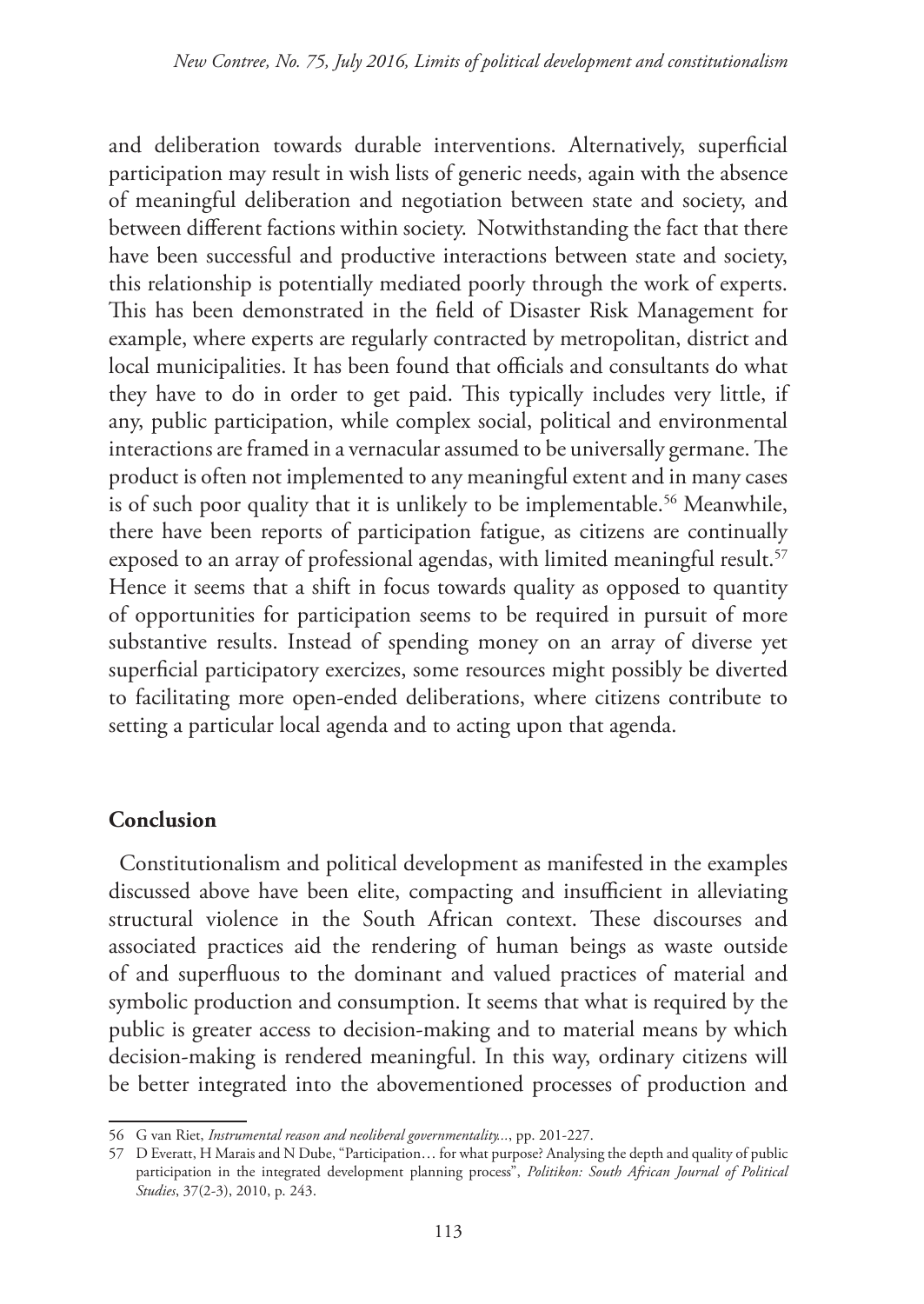consumption, and have greater influence over what these practices should be. The quality of opportunities for participation and their openness to being shaped from below and not by imposed professional agendas is imperative. Such an approach to social cohesion would strive towards improved good faith relationships between state and society, premised upon continual openended conversation to establish priorities and not to enforce superficial interventions and generic institutions. A number of diverse invited and invented spaces would likely need to be allowed for this purpose. Invited spaces, according to Miraftab, are grassroots spaces occupied by donor and government-legitimized interventions. Invented spaces are grassroots spaces occupied by those who confront authorities and the status quo.<sup>58</sup> These two types of spaces are not mutually exclusive and grassroots strategies may alter pragmatically between different combinations of approaches.<sup>59</sup> Both are essential for the sake of alleviating asymmetrical power relations in aid of the re-inscription described above, though being too specific here would be to repeat the fundamental problem of imposing agendas from outside.

As Dworkin explains, grass-roots participatory spaces alone are unlikely to be sufficient in the absence of greater material equality. Therefore, the perennial "elephant in the room", with increasingly unequal and arguably unjust access to material resources and opportunities, requires some decisive intervention, which may well be at odds with formal rights-based versions of constitutionalism and its modes of reconciliation. It is nevertheless a requirement for greater equality of voice between South Africans engaged as partners in democracy beyond statistical notions thereof. Although constitutionalism may be invaluable for the sake of socio-political stability, it might equally be argued that it currently jeopardies stability. Therefore, in addition, to the bottom-up processes and spaces referred to above, the time might be right for a macro-level process which revisits the settlement of 1994. Such an "economic CODESA" might deliver a new set of foundational principles for society that better balance stability with redistribution and a constitutionalism that is not entirely prior to democracy, but is rather in part constituted through democracy.

Surely, breaking with hegemonic (neo)liberal principles will be tricky, precisely on account of the constraints of global governmentality and corporate

<sup>58</sup> F Miraftab, "Invited and invented spaces of participation: Neoliberal citizenship and feminists' expanded notion of politics", *Wagadu*, 1, 2004, p. 1.

<sup>59</sup> F Miraftab, "Invited and invented spaces of participation..." *Wagadu*, 1, 2004, p. 3.